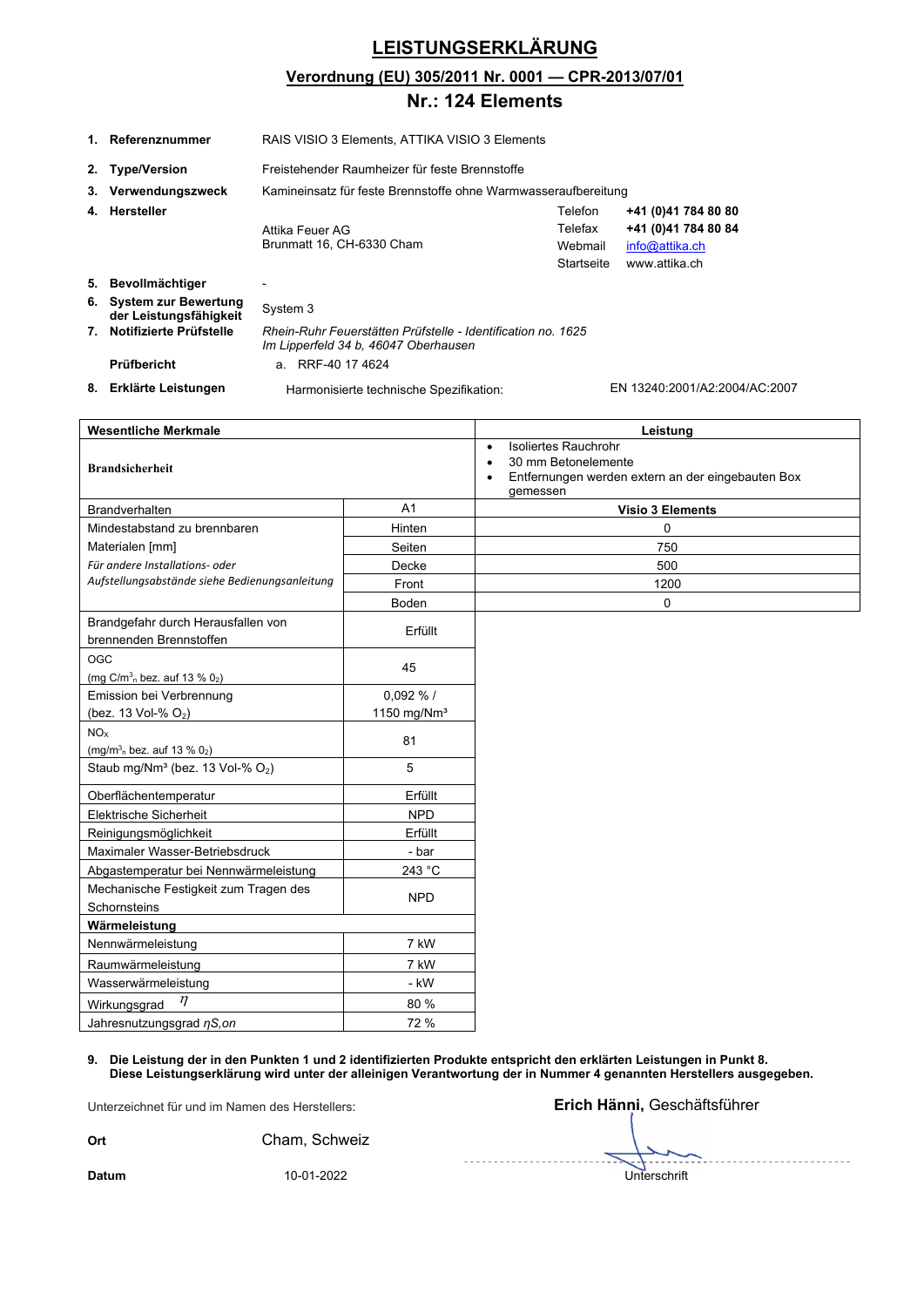## **DÉCLARATION DE PERFORMANCE**

#### **Le règlement (EU) 305/2011 Nr. 0001 — CPR-2013/07/01**

#### **No.: 124 Elements**

| 3. | 1. Produit<br>2. Type/Version<br>Emploi prévu             | RAIS VISIO 3 Elements, ATTIKA VISIO 3 Elements<br>Insert pour combustibles solides<br>Insert pour combustibles solides sans production d'eau sanitaire |         |                     |                                                        |
|----|-----------------------------------------------------------|--------------------------------------------------------------------------------------------------------------------------------------------------------|---------|---------------------|--------------------------------------------------------|
|    |                                                           |                                                                                                                                                        |         |                     |                                                        |
|    | 4. Fabricant                                              |                                                                                                                                                        | Telefon |                     | +41 (0)41 784 80 80                                    |
|    |                                                           | Attika Feuer AG<br>Brunmatt 16, CH-6330 Cham                                                                                                           | Telefax | Webmail<br>Homepage | +41 (0)41 784 80 84<br>info@attika.ch<br>www.attika.ch |
| 5. | <b>Mandataire</b>                                         |                                                                                                                                                        |         |                     |                                                        |
| 6. | Système(s) pour évaluation de la<br>prestation de produit | Confirme certification type selon système 3                                                                                                            |         |                     |                                                        |
|    | 7. L'organisme d'inspection notifiè / No.                 | Rhein-Ruhr Feuerstätten Prüfstelle - Identification no. 1625<br>Im Lipperfeld 34 b, 46047 Oberhausen                                                   |         |                     |                                                        |
|    | No. du rapport                                            | a. RRF-40 17 4624                                                                                                                                      |         |                     |                                                        |
|    | 8. Prestations declarés                                   | Spécification technique harmonisée:                                                                                                                    |         |                     | EN 13229:2001/A2:2004/AC:2007                          |

| Caractéristiques essentielles                                             |                            | <b>Prestation</b>                                                     |
|---------------------------------------------------------------------------|----------------------------|-----------------------------------------------------------------------|
|                                                                           |                            | Cheminée isolée<br>$\bullet$                                          |
| Sécurité incendie                                                         |                            | Éléments en béton de 30 mm                                            |
|                                                                           |                            | Les distances sont mesurées de manière externe sur le boîtier intégré |
| Résistance au feu                                                         | A <sub>1</sub>             | <b>Visio 3 Elements</b>                                               |
| Espace min. de sécurité au                                                | arrière                    | $\Omega$                                                              |
| matériaux combustibles [mm]                                               | Latéral                    | 750                                                                   |
| Pour les autres paramètres d'installation<br>voir le manuel d'instruction | plafond                    | 500                                                                   |
|                                                                           | avant                      | 1200                                                                  |
|                                                                           | fond                       | $\mathbf 0$                                                           |
| Risque d'incendie par débordement de<br>combustible                       | accompli                   |                                                                       |
| OGC (mg/Nm3 rel. 13 Vol-% O2)                                             | 45                         |                                                                       |
| Émission de produits de combustion (conf.                                 | $0.092\%$ /                |                                                                       |
| 13 Vol-% O <sub>2</sub> )                                                 | 1150 mg/ $Nm3$             |                                                                       |
| NOX (mg/Nm3 rel. 13 Vol-% O2)                                             | 81                         |                                                                       |
| Poussières                                                                | $5 \text{ mg}/\text{Nm}^3$ |                                                                       |
| Température de surface                                                    | accompli                   |                                                                       |
| Sécurité électrique                                                       | <b>NPD</b>                 |                                                                       |
| Possibilités de nettoyage                                                 | accompli                   |                                                                       |
| Pression opérationnelle max.                                              | - bar                      |                                                                       |
| Température de gazes d'échappement à                                      | 243 °C                     |                                                                       |
| prestation nominale                                                       |                            |                                                                       |
| Résistance mécanique pour supporter une                                   | <b>NPD</b>                 |                                                                       |
| cheminée                                                                  |                            |                                                                       |
| <b>Prestation thermique</b>                                               |                            |                                                                       |
| Prestation thermique nominale<br>7 kW                                     |                            |                                                                       |
| 7 kW<br>Prestation thermique espace                                       |                            |                                                                       |
| Prestation thermique eau<br>- kW                                          |                            |                                                                       |
| $\eta$<br>Efficacité                                                      | 80 %                       |                                                                       |
| Efficacité énergétique saisonnière $\eta S, \text{on}$                    | 72 %                       |                                                                       |

**9. Les prestations dudit paragraphes (1 et 2) sont conformes à les caractéristiques selon paragraphe 8. Cette déclaration de prestation est établie sous la seule responsabilité du fabricant visé à paragraphe 4.**

| Signé au nom du fabricant: |               | Erich Hänni, Geschäftsführer |
|----------------------------|---------------|------------------------------|
| Lieu                       | Cham, Schweiz |                              |
| <b>Date</b>                | 10-01-2022    | Signature                    |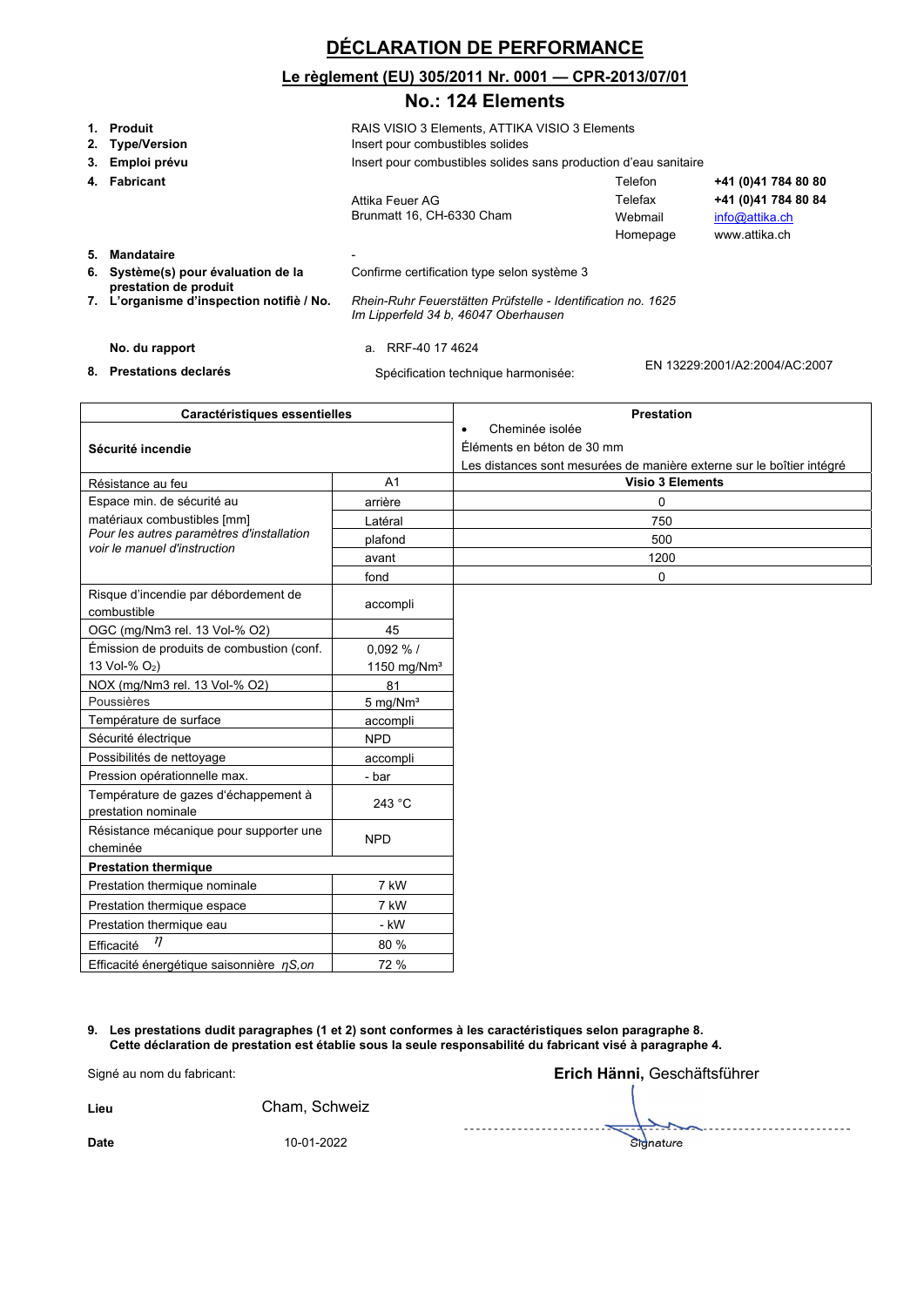## **DECLARATION OF PERFORMANCE**

#### **Regulation (EU) 305/2011 No. 0001 — CPR-2013/07/01**

### **No.: 124 Elements**

| 1. | Unique identification code of the<br>product-type | RAIS VISIO 3 Elements, ATTIKA VISIO 3 Elements                                                                        |                                                                                                      |                                             |                                                                               |
|----|---------------------------------------------------|-----------------------------------------------------------------------------------------------------------------------|------------------------------------------------------------------------------------------------------|---------------------------------------------|-------------------------------------------------------------------------------|
|    | 2. Type                                           | Inset appliance burning solid fuel without hot water supply                                                           |                                                                                                      |                                             |                                                                               |
| 3. | Intended use                                      | Domestic room heater                                                                                                  |                                                                                                      |                                             |                                                                               |
| 4. | <b>Manufacturer</b>                               | Attika Feuer AG<br>Brunmatt 16, CH-6330 Cham                                                                          |                                                                                                      | Telephone<br>Telefax<br>Webmail<br>Homepage | +41 (0)41 784 80 80<br>+41 (0)41 784 80 84<br>info@attika.ch<br>www.attika.ch |
|    | 5. Authorised representative                      | n/a                                                                                                                   |                                                                                                      |                                             |                                                                               |
|    | 6. System of assessment AVCP                      | System 3                                                                                                              |                                                                                                      |                                             |                                                                               |
| 7. | <b>Notified body</b>                              | The notified<br>laboratory                                                                                            | Rhein-Ruhr Feuerstätten Prüfstelle - Identification no. 1625<br>Im Lipperfeld 34 b, 46047 Oberhausen |                                             |                                                                               |
|    |                                                   | performed the determination of the product type on the basis of type testing under system<br>3 and issued test report |                                                                                                      |                                             |                                                                               |
|    |                                                   | a. RRF-40 17 4624                                                                                                     |                                                                                                      |                                             |                                                                               |
| 8. | Declared performance                              |                                                                                                                       | Harmonized technical specification:                                                                  |                                             | EN 13229:2001/A2:2004/AC:2007                                                 |

| <b>Essential characteristics</b>                       |                         | Performance                                           |  |
|--------------------------------------------------------|-------------------------|-------------------------------------------------------|--|
|                                                        |                         | Insulated flue                                        |  |
| Fire safety                                            |                         | 30mm concrete elements                                |  |
|                                                        |                         | Distances are measured externally on the built-in box |  |
| Reaction to fire                                       | A <sub>1</sub>          | <b>Visio 3 Elements</b>                               |  |
| Distance to combustible materials                      | rear                    | 0                                                     |  |
| Minimum distances [mm]                                 | sides                   | 750                                                   |  |
| For other installation or wall                         | ceiling                 | 500                                                   |  |
| settings see instruction manual                        | Front                   | 1200                                                  |  |
|                                                        | Floor                   | $\mathbf 0$                                           |  |
| Risk of burning fuel falling out                       | Pass                    |                                                       |  |
| OGC (mg/Nm <sup>3</sup> rel. 13 Vol-% O <sub>2</sub> ) | 45                      |                                                       |  |
| CO-emission of combustion products                     | 0,092 % /               |                                                       |  |
|                                                        | 1150 mg/Nm <sup>3</sup> |                                                       |  |
| $NOx$ (mg/Nm <sup>3</sup> rel. 13 Vol-% $O2$ )         | 81                      |                                                       |  |
| Dust mg/Nm <sup>3</sup> at (rel. 13 Vol-% $O_2$ )      | 5                       |                                                       |  |
| Surface temperature                                    | Pass                    |                                                       |  |
| Electrical safety                                      | <b>NPD</b>              |                                                       |  |
| Cleanability                                           | Pass                    |                                                       |  |
| Maximum operating pressure                             | - bar                   |                                                       |  |
| Flue gas temperature T at nominal heat                 | 243 °C                  |                                                       |  |
| output                                                 |                         |                                                       |  |
| Mechanical resistance                                  | <b>NPD</b>              |                                                       |  |
| (to carry a chimney/flue)                              |                         |                                                       |  |
| Thermal output                                         |                         |                                                       |  |
| Nominal heat output                                    | 7 kW                    |                                                       |  |
| Room heating output                                    | 7 kW                    |                                                       |  |
| Water heating output                                   | - kW                    |                                                       |  |
| $\eta$<br>Energy efficiency                            | 80 %                    |                                                       |  |
| Seasonal Efficiency nS,on                              | 72 %                    |                                                       |  |

**9. The performance of the product identified in points 1 and 2 is in conformity with the declared performance in point 8. This declaration of performance is issued under the sole responsibility of the manufacturer identified in point 4.**

Place **Place Cham**, Schweiz

Signed for and on behalf of the manufacturer by: **Erich Hänni,** Geschäftsführer . . . . . . . . . . . . . **Date** 10-01-2022 Signature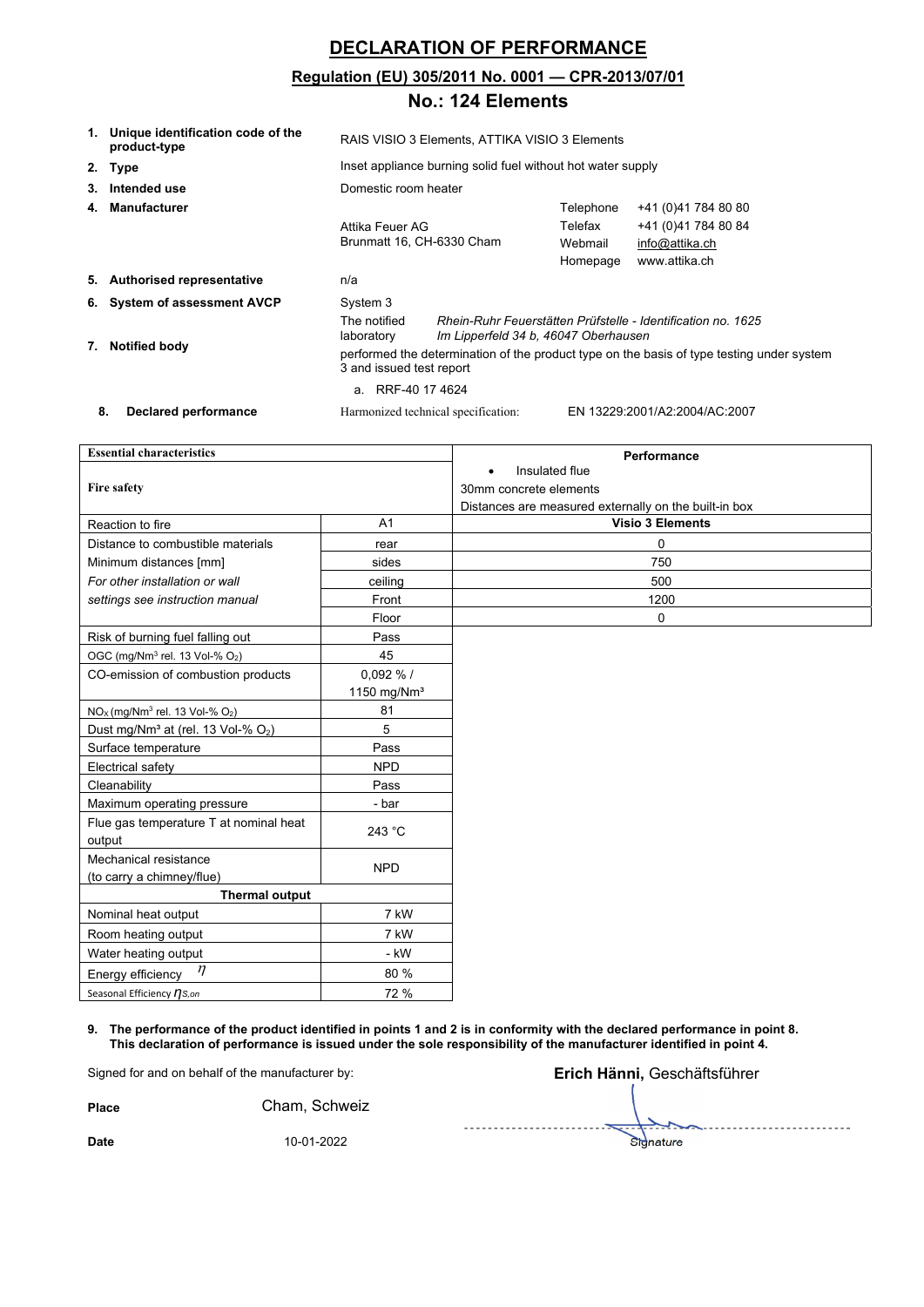## **PRESTATIEVERKLARING**

#### **Verordening (EU) 305/2011 Nr. 0001 — CPR-2013/07/01**

#### **No.: 124 Elements**

**1. Identificatie** RAIS VISIO 3 Elements, ATTIKA VISIO 3 Elements

|                     | 1. і пептітісатіе                                                            |                                                                                                      |                                                       |                                                                               |  |
|---------------------|------------------------------------------------------------------------------|------------------------------------------------------------------------------------------------------|-------------------------------------------------------|-------------------------------------------------------------------------------|--|
|                     | 2. Type                                                                      |                                                                                                      | Ruimteverwarming (inzet) gestookt met vaste brandstof |                                                                               |  |
|                     | 3. Gebruik                                                                   | Ruimteverwarming (inzet) gestookt met vaste brandstof zonder toevoer van warm water                  |                                                       |                                                                               |  |
|                     | 4. Fabrikant                                                                 | Attika Feuer AG<br>Brunmatt 16, CH-<br>6330 Cham                                                     | Telephone<br>Telefax<br>Webmail<br>Homepage           | +41 (0)41 784 80 80<br>+41 (0)41 784 80 84<br>info@attika.ch<br>www.attika.ch |  |
|                     | 5. Gemachtigden                                                              |                                                                                                      |                                                       |                                                                               |  |
|                     | 6. System voor analyseren / controleren<br>van de consistente werking (AVCP) | System 3                                                                                             |                                                       |                                                                               |  |
| 7. Testlaboratorium |                                                                              | Rhein-Ruhr Feuerstätten Prüfstelle - Identification no. 1625<br>Im Lipperfeld 34 b, 46047 Oberhausen |                                                       |                                                                               |  |

**Testrapport nr.** a. RRF-40 17 4624

**8. Aangegeven prestatie** Geharmoniseerde technische specificaties: EN 13229:2001/A2:2004/AC:2007

| Essentiële kenmerken                        |                            |                         |
|---------------------------------------------|----------------------------|-------------------------|
| <b>Brandreactiviteit</b>                    | A <sub>1</sub>             | <b>Visio 3 Elements</b> |
| Afstand tot brandbare materialen            | naar de achterwand         | 0                       |
| Minimale afstand [mm]                       | naar de zijmuur            | 750                     |
| Zie gebruikerhandleiding                    | Plafond / boven de kachel  | 500                     |
|                                             | Stralingsbereik front      | 1200                    |
| voor andere afstande                        | Voor vloer / onder het     | $\mathbf 0$             |
|                                             | kachel                     |                         |
| Brandgevaar door uitvallende brandstoffen   | Test geslaagd              |                         |
| OGC                                         | 45                         |                         |
| (mg/Nm3 rel. 13 Vol-% O2)                   |                            |                         |
| CO-emissie van verbrandingsproducten        | 0.092 %                    |                         |
| (ten opzichte van 13 Vol-% O2)              | 1150 mg/ $Nm3$             |                         |
| <b>NOX</b>                                  | 81                         |                         |
| (mg/Nm3 rel. 13 Vol-% O2)                   |                            |                         |
| Stof bij (afhankelijk van 13 Vol-% O2)      | $5 \text{ mg}/\text{Nm}^3$ |                         |
| Oppervlaktemperatuur                        | Test geslaagd              |                         |
| Elektrische veiligheid                      | Geen vermogen              |                         |
|                                             | vastgelegd (NPD)           |                         |
| Reinigbaarheid                              | Test geslaagd              |                         |
| Maximale bedrijfsdruk water                 | - bar                      |                         |
| Rookgastemperatuur bij nominaal vermogen    | 243 °C                     |                         |
| Mechanische stevigheid                      | Geen vermogen              |                         |
| (om een schoorsteen te dragen)              | vastgelegd (NPD)           |                         |
| Thermisch vermogen                          |                            |                         |
| Nominaal verwarmingsvermogen                | 7 kW                       |                         |
| Kammerverwarmingsvermogen                   | 7 kW                       |                         |
| Waterverwarmingsvermogen                    | - kW                       |                         |
| Rendement $\eta$                            | 80 %                       |                         |
| Seizoensgebonden energie-efficiëntie nS, on | 72 %                       |                         |

*De prestaties van het in de punten 1 en 2 omschreven product zijn conform de in punt 8 aangegeven prestaties. Deze prestatieverklaring wordt verstrekt onder de exclusieve verantwoordelijkheid van de in punt 4 vermelde fabrikant.*

|               | Ondertekend voor en namens de fabrikant door: | Erich Hänni, Geschäftsführer |
|---------------|-----------------------------------------------|------------------------------|
| <b>Plaats</b> | Cham, Schweiz                                 |                              |
| <b>Datum</b>  | 10-01-2022                                    | Handtekening                 |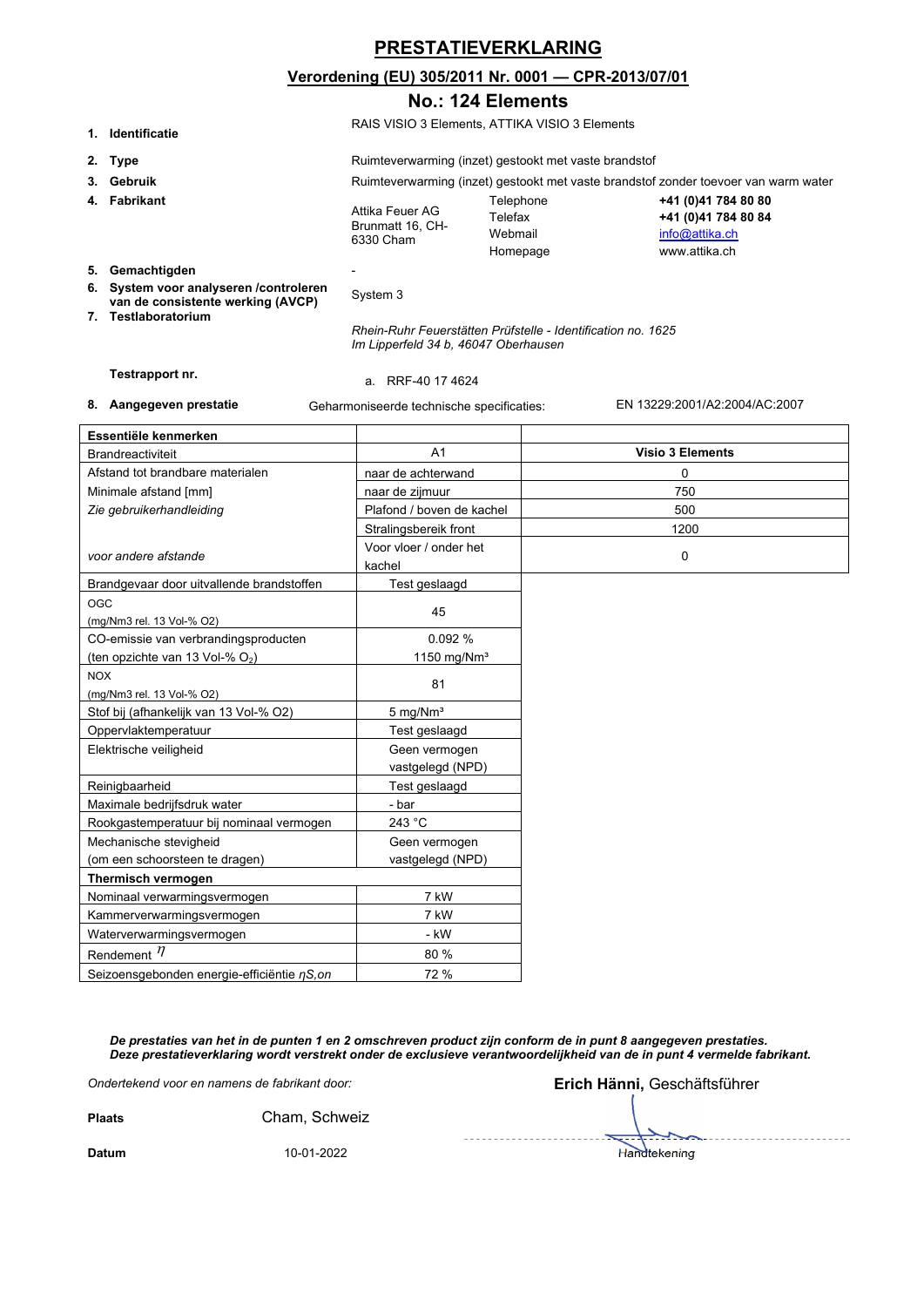

# **EU DECLARATION OF CONFORMITY**

| Company name:     | Attika Feuer AG     |
|-------------------|---------------------|
| Postal address:   | Brunmatt 16         |
| Postcode:         | CH-6330             |
| City:             | Cham                |
| Telephone number: | +41 (0)41 784 80 80 |
| E-Mail address:   | info@attika.ch      |

Declare that the DoC is issued under our sole responsibility and belongs to the following product:

| Rais project number: | 124                                                                                            |
|----------------------|------------------------------------------------------------------------------------------------|
| Models:              | RAIS VISIO 3 Elements                                                                          |
|                      | ATTIKA VISIO 3 Elements                                                                        |
|                      |                                                                                                |
|                      |                                                                                                |
|                      |                                                                                                |
|                      |                                                                                                |
|                      |                                                                                                |
| Type                 | Inset appliance burning solid fuel without hot water supply                                    |
| Serial number:       | All stoves have a unique serial number that is affixed to the stove.                           |
|                      | The location of the sticker is indicated in the user manual and is recorded in the Rais serial |
|                      | number database.                                                                               |

Last two figures, the year, where the CE-Label was put on the stove | 17

Object of the declaration:

Room heater